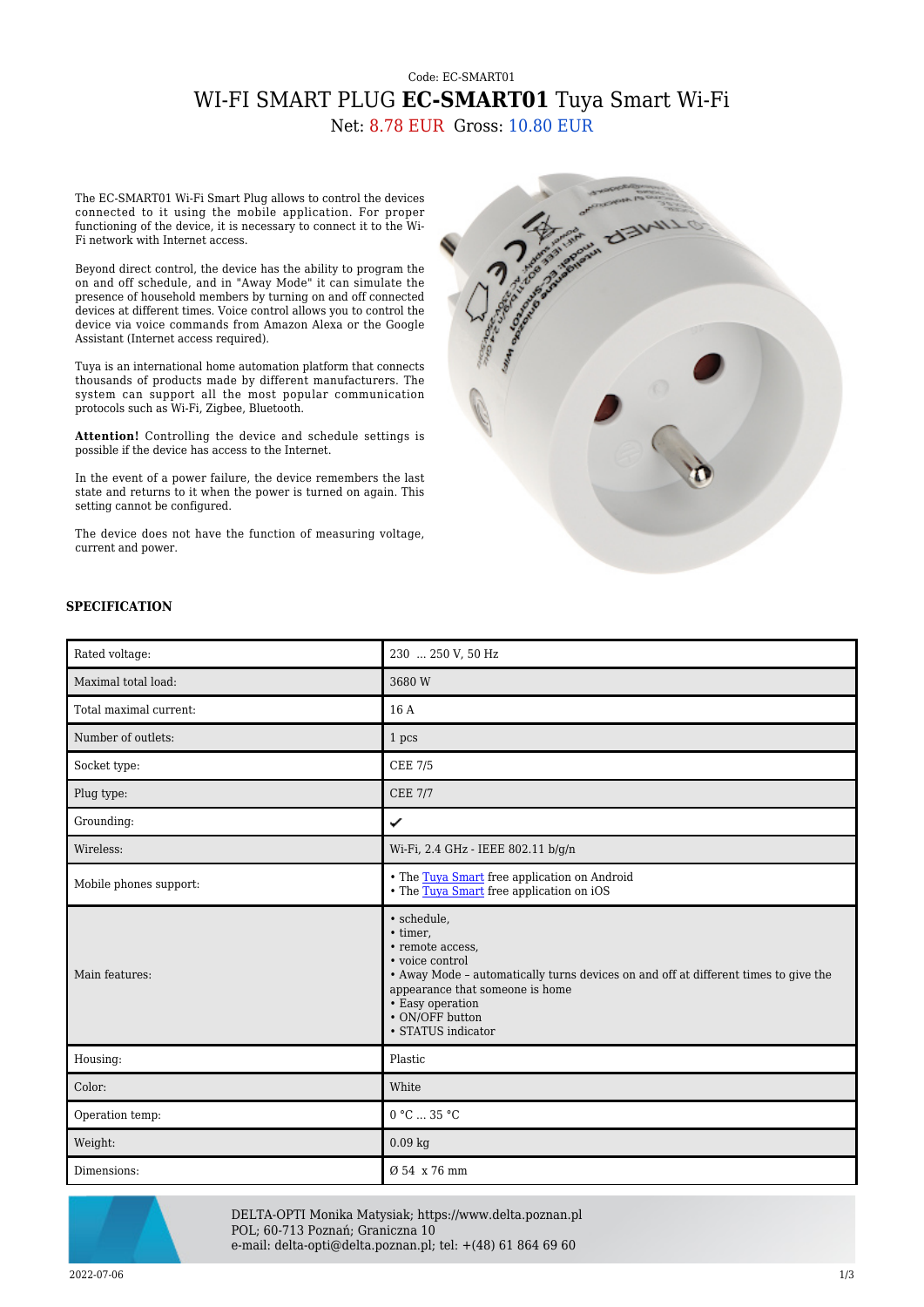## **PRESENTATION**



Front view:



Side view:



DELTA-OPTI Monika Matysiak; https://www.delta.poznan.pl POL; 60-713 Poznań; Graniczna 10 e-mail: delta-opti@delta.poznan.pl; tel: +(48) 61 864 69 60

2022-07-06 2/3